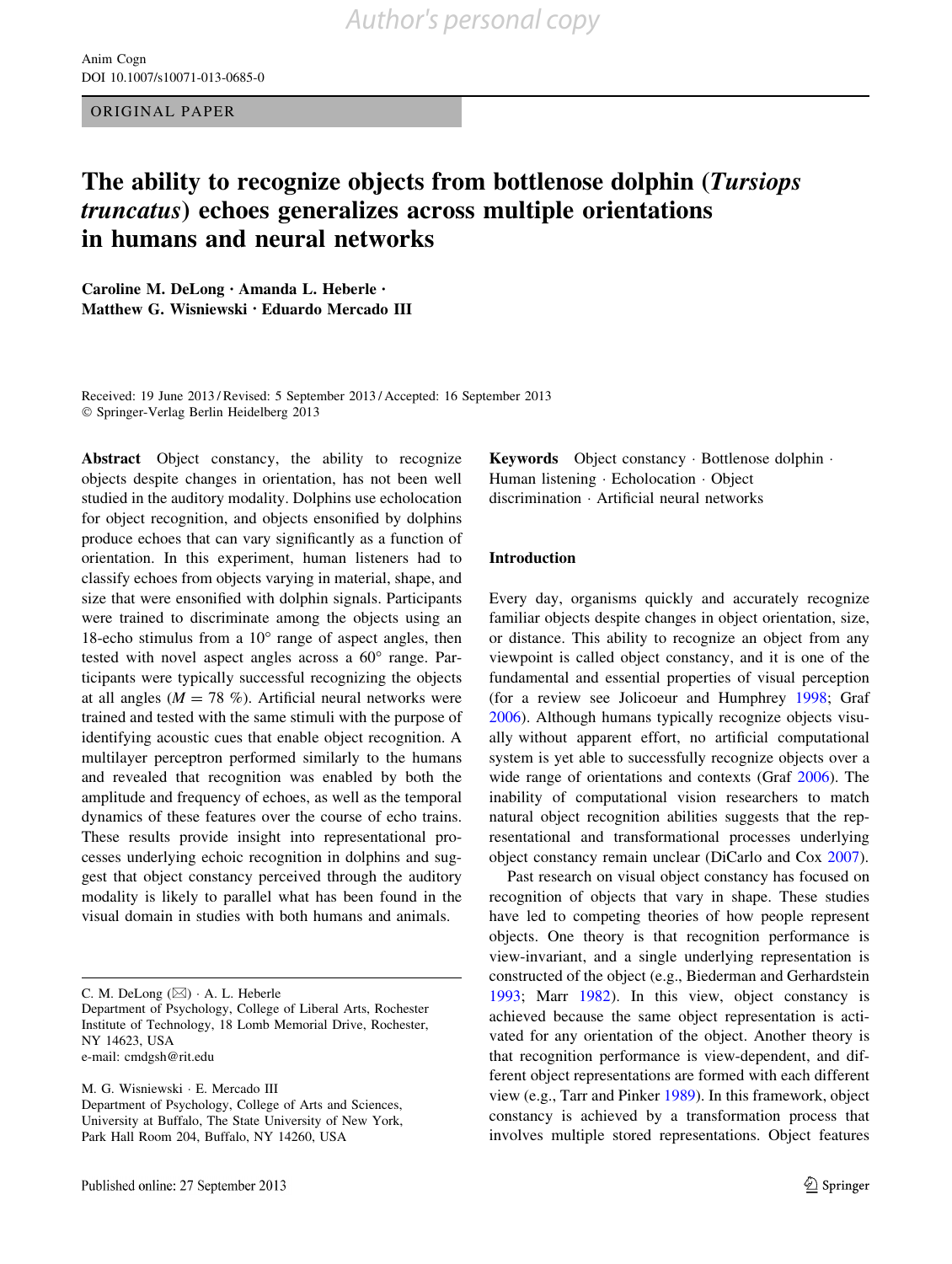and experimental conditions can cause performance to shift from view-dependent to view-invariant, or vice versa.

Although many studies have addressed the ability of humans and other animals to visually recognize objects from different orientations (Biederman and Bar [1999](#page-13-0); Kirkpatrick [2001;](#page-14-0) Logothetis et al. [1994](#page-14-0), [1995](#page-14-0); Shepard and Metzler [1972](#page-14-0); Zoccolan et al. [2009](#page-14-0)), very few have investigated object constancy in humans and other animals in other modalities (DeLong et al. [2008\)](#page-14-0). The current study examined whether auditory representations of echoes coming from objects show object constancy effects comparable to those seen in visual object recognition.

Studies of object constancy can benefit from examining multiple species that solve the same object recognition problem, but in different ways. For example, whereas humans rely heavily on vision to identify objects, dolphins often use echolocation (i.e., biological sonar). Dolphins echolocate by emitting a series of ultrasonic clicks and listening to the returning echoes (Au [1993](#page-13-0)). Dolphins use echolocation to navigate, avoid predators, and track moving prey. Most of the objects dolphins encounter are aspectdependent, meaning that the size and shape of the surfaces of the object will change as they are viewed from different orientations. The echoes from these types of objects can vary considerably depending on the angle from which they are inspected by the dolphin (Helweg et al. [1996a,](#page-14-0) [b](#page-14-0)). In fact, echoes from different orientations of a single object can vary more from each other than do echoes from different objects (DeLong et al. [2006](#page-13-0)). Thus, the problem echolocating dolphins face in recognizing objects is very similar to the one humans face visually—the object must be correctly identified despite large changes in the specific sensory information (the visual image or the auditory event) that result from changes in the orientation and location of the object.

Human listening studies can inform our understanding of how both humans and dolphins extract information about object identity from echoes (Au and Martin [1989;](#page-13-0) DeLong et al. [2007a](#page-13-0), [b](#page-13-0); Gorman and Sawatari [1985;](#page-14-0) Gorman and Sejnowski [1988;](#page-14-0) Helweg et al. [1995](#page-14-0)). This general approach involves recording echoes from objects using a dolphin's echolocation signal, slowing down the echoes in time to lower the frequency into the human hearing range, and then presenting those echoes to human participants in an object discrimination task. In the task presented to humans, the echo stimulus is played via headphones, after which the participant must choose the correct object from among multiple objects. Human participants have the advantage that they can verbally report auditory features of the echoes they used to discriminate objects. Whether salient auditory features reported by humans overlap with those used by dolphins can be assessed, in part, by comparing the errors made by humans and dolphins on the object discrimination

task. Matching error patterns would suggest use of similar auditory features, whereas mismatching error patterns would imply the use of different features.

This general approach is a reasonable way to investigate auditory processing in both species because auditory perception in humans and dolphins appears to be similar in certain ways. For example, both humans and dolphins can discriminate between sounds that differ in intensity by 1 dB (Green [1993](#page-14-0); Au [1993](#page-13-0)), and the frequency discrimination abilities of humans and dolphins for tonal stimuli are comparable in the range of best hearing for each species (Herman and Arbeit [1972;](#page-14-0) Thompson and Herman [1975](#page-14-0); Weir et al. [1976](#page-14-0)).

Several prior studies have shown the usefulness of comparing human and dolphin performance on object discrimination tasks. In one study, human listeners were presented with echoes from different angles of aspectdependent objects that had been used in a dolphin discrimination task (DeLong et al. [2007a\)](#page-13-0). Aspect-dependent objects appear different based on their orientation, and echoes from different angles differ substantially. The objects varied in size, shape, material, and/or texture. In two experiments, the human listeners performed as well or better than the dolphin at discriminating objects and reported the salient acoustic cues. The error patterns (object confusions) of the humans and the dolphin were compared to determine which acoustic features reported by the humans were likely to have been used by the dolphin. The results indicated that the dolphin did not appear to use overall echo amplitude but that it attended to the pattern of changes in the echoes across different object orientations. Having information in multiple echoes gleaned from multiple object orientations appeared to be particularly advantageous when discriminating among objects that varied in shape. These results were consistent with another study in which the human listeners had to identify three aspect-dependent objects (rectangle, pyramid, and cube) that had been used in a dolphin discrimination task (Helweg et al. [1995](#page-14-0)). The human listeners used the pattern of changes in amplitude across successive echoes to identify the differently shaped objects.

In another study, researchers ensonified aspect-independent objects with dolphin-like signals and then recorded the echoes produced by each object (DeLong et al. [2007b](#page-13-0)). The objects, which had been used in discrimination studies with dolphins, varied in specific ways: hollow aluminum cylinders varied only in wall thickness (a standard had a 6.35 mm wall thickness and eight others varied by  $\pm 0.2$ ,  $\pm 0.3$ ,  $\pm 0.4$ ,  $\pm 0.8$  mm) and solid 7.62-cm-diameter spheres varied only in material (a standard was stainless steel, and the four others were aluminum, brass, glass, and nylon). Like the dolphins, the human subjects discriminated between echoes from the standard objects and the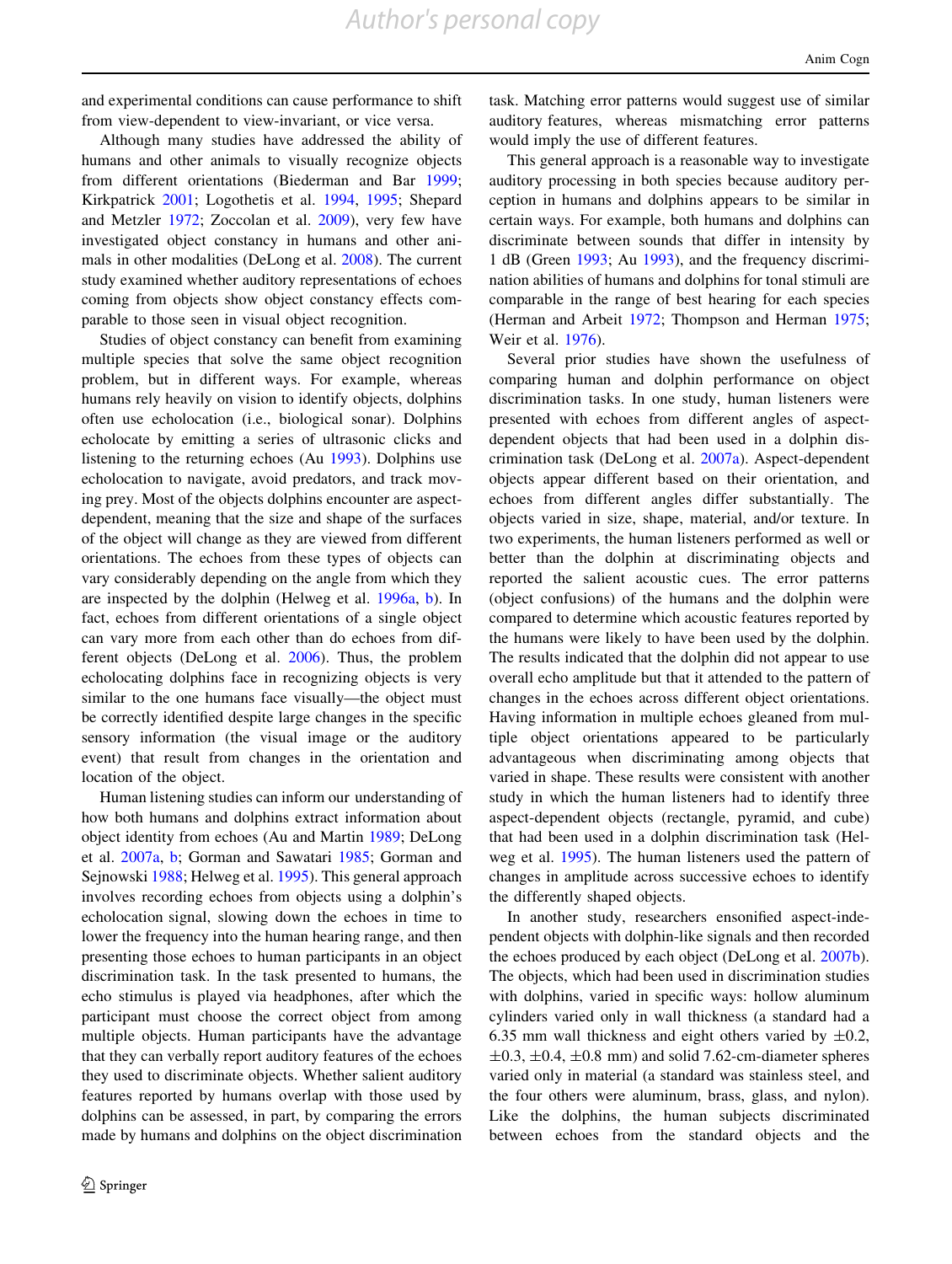comparisons within each set, but the humans also identified which comparison object produced the echoes. The human and dolphin subjects performed similarly in most object discriminations. The humans reported using pitch (potentially time separation pitch) and duration to identify the cylinders and using pitch and timbre to identify the spheres.

There are differences between humans and dolphins that could result in differences in the perception of echo stimuli (e.g., sharp frequency tuning and short auditory integration time in dolphins; Supin and Popov [1995](#page-14-0)), and transforming the echoes to fall within the human hearing range will produce changes in the timing and spectra of the echoes. Thus, human listening studies have to be supplemented with other approaches, such as computational modeling and direct investigation of specific auditory features that could be used by dolphins. Although humans probably do not apprehend objects echoically in the same way that dolphins do, they can perform as well or better than dolphins on object recognition tasks using echo stimuli (De-Long et al. [2007a,](#page-13-0) [b](#page-13-0)), once those echoes have been transformed to fall within the range of human hearing. Furthermore, the objects that humans tend to confuse when classifying echoes are often the same objects that dolphins performing echolocation tasks confuse, indicating that at times humans and dolphins may use the same echoic features (DeLong et al. [2007a](#page-13-0)). These findings suggest that despite differences in how humans and dolphins may perceive the echoes and represent the sounds, there may be underlying similarities in how both acquire and generalize auditory information relevant to recognizing objects.

Computational models of object recognition provide a second useful tool for exploring the representational processes underlying object constancy. For example, early attempts to classify sonar targets with artificial neural networks revealed that relatively simple networks with multiple layers of processing discovered features within sonar returns that were similar to the features that human listeners learned to use (Gorman and Sejnowski [1988](#page-14-0)). Studies of neural networks trained to recognize objects using either single echoes or multiple successive echoes generated from a dolphin's sonar signal showed that networks that integrate information from successive echoes are better able to mimic the recognition performance of dolphins (Moore et al. [1991\)](#page-14-0) and that such networks can recognize objects at above chance levels even when the echoes were generated by objects that varied freely in orientation (Helweg et al. [1996a,](#page-14-0) [b](#page-14-0)). As with human listening studies, neural networks almost certainly do not replicate the perceptual processes employed by echolocating dolphins. Nevertheless, the ability of such computational models to recognize objects at levels comparable to dolphins and humans indicates that they may be extracting similar information. Major advantages of neural networks are that they can be used to rapidly test various hypotheses about which features of objects are critical for object recognition and generalization and can be used to explore how different networks transform stimulus features in ways that facilitate recognition of novel exemplars (Guillette et al. [2010](#page-14-0); Wisniewski et al. [2012\)](#page-14-0) as well as recognition of familiar exemplars presented in novel orientations (Gorman and Sejnowski [1988](#page-14-0)).

Examining object constancy in modalities other than vision may yield a deeper understanding of the cognitive processes that support this fundamental property of perception. The purpose of the current study was to explore how changes in viewpoint affect participants' ability to identify an object using auditory instead of visual stimuli. Only two studies to date have assessed how well a dolphin can identify objects rotated away from familiar orientations. In Nachtigall et al.'s [\(1980](#page-14-0)) study, a dolphin learned to discriminate between an upright foam cylinder and a foam cube with its flat face forward with high accuracy. In the test phase, there were probe trials in which the cube and cylinder were presented in different orientations (e.g., cube edge forward and cylinder top face forward). The dolphin showed poor performance when both objects were presented flat face forward ( $M = 57$  %). This suggests a lack of object constancy on this shape discrimination task when training consisted of limited views of the objects.

In Au and Turl's ([1991\)](#page-13-0) study, a dolphin learned to discriminate among cylinders made of different materials (e.g., aluminum and coral rock) at three orientations  $(0^{\circ})$ , 45 $^{\circ}$ , and 90 $^{\circ}$ ). When later tested at novel orientations (15 $^{\circ}$ ,  $30^{\circ}$ ,  $60^{\circ}$ , and  $75^{\circ}$ ), the dolphin continued to discriminate among the stimuli with high choice accuracy (96–100 %). The high choice accuracy on novel orientations probably reflects the fact that they were similar to the object orientations used during training (within 15") and that the object discrimination involved a material discrimination instead of a shape discrimination.

The current study expands upon Nachtigall et al.'s [\(1980](#page-14-0)) study and Au and Turl's ([1991\)](#page-13-0) study by presenting echoes from objects that vary in shape and material, as well as presenting novel aspect angles that are more than  $15^{\circ}$ away from the aspect angles used during training and by examining whether human participants were able to identify sequences of echoes as corresponding to particular objects when the object orientations differed from those that they were originally trained to recognize. Neural networks were also trained to classify these same objects using the spectral and temporal features of the echo sequences learned by participants and tested on their ability to accurately classify representations of novel echo sequences corresponding to different aspects. Neural network performance was then compared to human performance.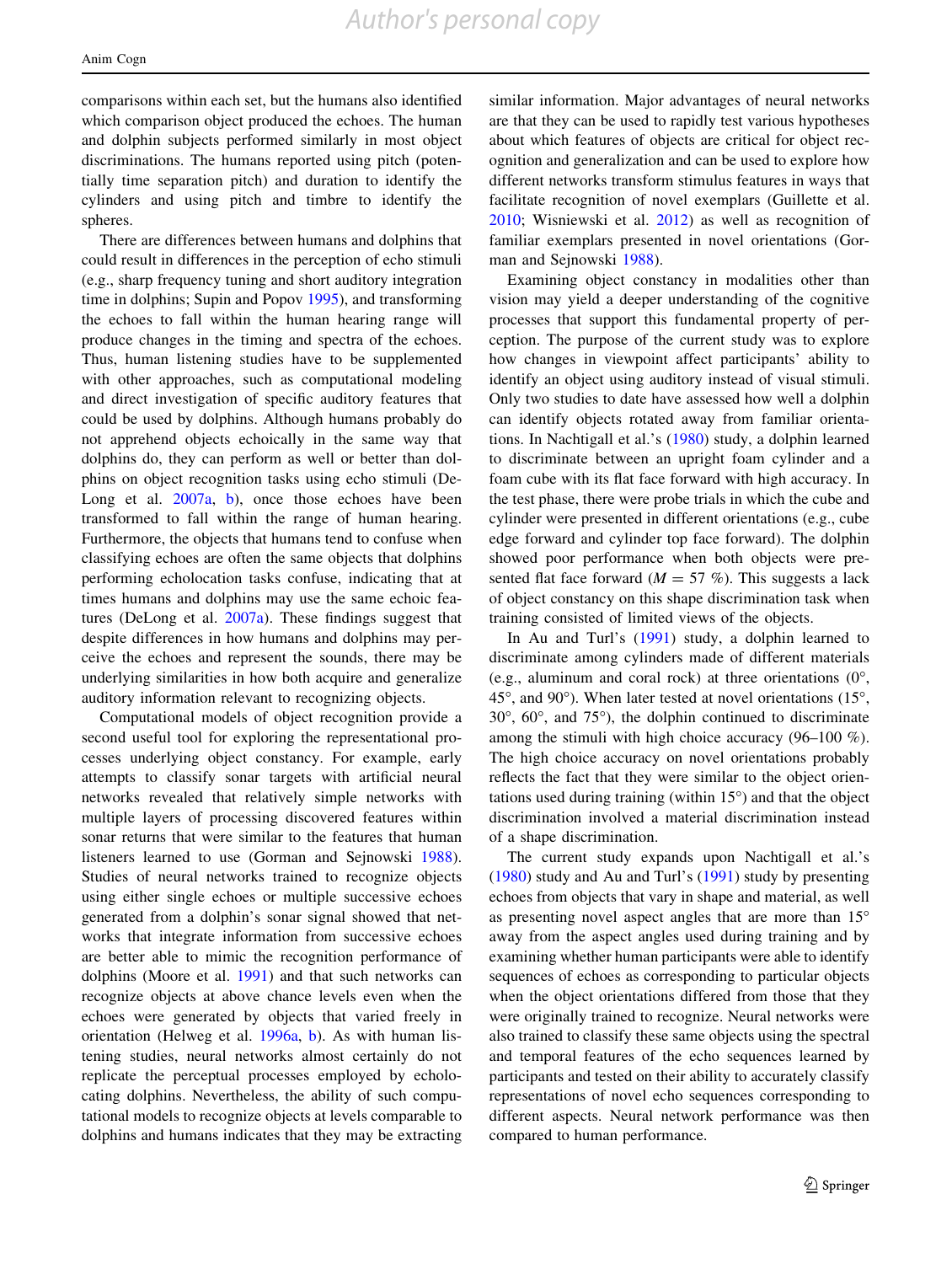

Fig. 1 The three objects and the stimulus echo trains for each of the five aspects, including the training aspect (3) and the four transfer aspects (1, 2, 4, and 5)

## Human listening experiment

Methods

#### Participants

Twenty-six participants (14 females and 12 males) volunteered to be tested. Participants ranged in age from 19 to 49 years ( $M = 22.6$  years). All participants were students or staff at Rochester Institute of Technology. All participants were tested for normal hearing with the Home Audiometer 2.0 hearing test that spanned 125–8 kHz (Esser Audio 2009), and all had normal sensitivity in the frequency range of the echo stimuli. Participants received either extra credit for a psychology course or were paid \$10.

# Stimuli

<span id="page-3-0"></span>The stimuli used in this experiment were pre-recorded echoes from three objects: a ceramic cross, a copper fig. 8, and a wood rectangle (see Fig. [1\)](#page-3-0). These objects were used in a previous echolocation study with a bottlenose dolphin (DeLong et al. [2006\)](#page-13-0). Echoes from the three objects were recorded using a typical bottlenose dolphin click recorded from a male dolphin that has been used in numerous studies (70 µs long with a peak frequency of about 120 and a 60-kHz bandwidth; see Au [1993\)](#page-13-0). Echo recordings were made from multiple orientations of each object in which one echo was captured for each aspect  $(1.3^{\circ}$  apart) between  $-30^{\circ}$  and  $+30^{\circ}$ , where 0° is the front face of the object. Nine echo train measurements were collected for each object. A detailed description of the echo recording apparati and procedure can be found in DeLong et al. [\(2006](#page-13-0)).

The stimuli were slowed down to shift the spectra of the echoes into the human hearing range using Avisoft-SAS Lab Pro version 5.0.11 (Avisoft Acoustics, 2010). The original echoes were digitized at 1 MHz and had center frequencies around 125 kHz. The echoes were all time stretched by a factor of 50 by converting the echoes from digital to analog at 20 kHz. The time-stretched echoes had center frequencies around 2.5 kHz. Other studies in which dolphin echoes were presented to human listeners used the same factor of 50 (Au and Martin [1989;](#page-13-0) Helweg et al. [1995](#page-14-0)).

Each echo recording was an echo train consisting of 45 echoes ranging from  $-30^{\circ}$  to  $+30^{\circ}$ . The echo trains were divided into five aspects. Aspect 1 contained echoes from approximately  $-19^{\circ}$  to  $-30^{\circ}$ , aspect 2 contained echoes from approximately  $-7^\circ$  to  $-18^\circ$ , aspect 3 contained echoes from approximately  $-6^{\circ}$  to  $+6^{\circ}$  (including 0°, the front of the object), aspect 4 contained echoes from approximately  $+7^{\circ}$  to  $+18^{\circ}$ , and aspect 5 contained echoes from approximately  $+19^{\circ}$  to  $+30^{\circ}$ . Each aspect contained nine echoes, but dolphins rarely use so few echoes to discriminate among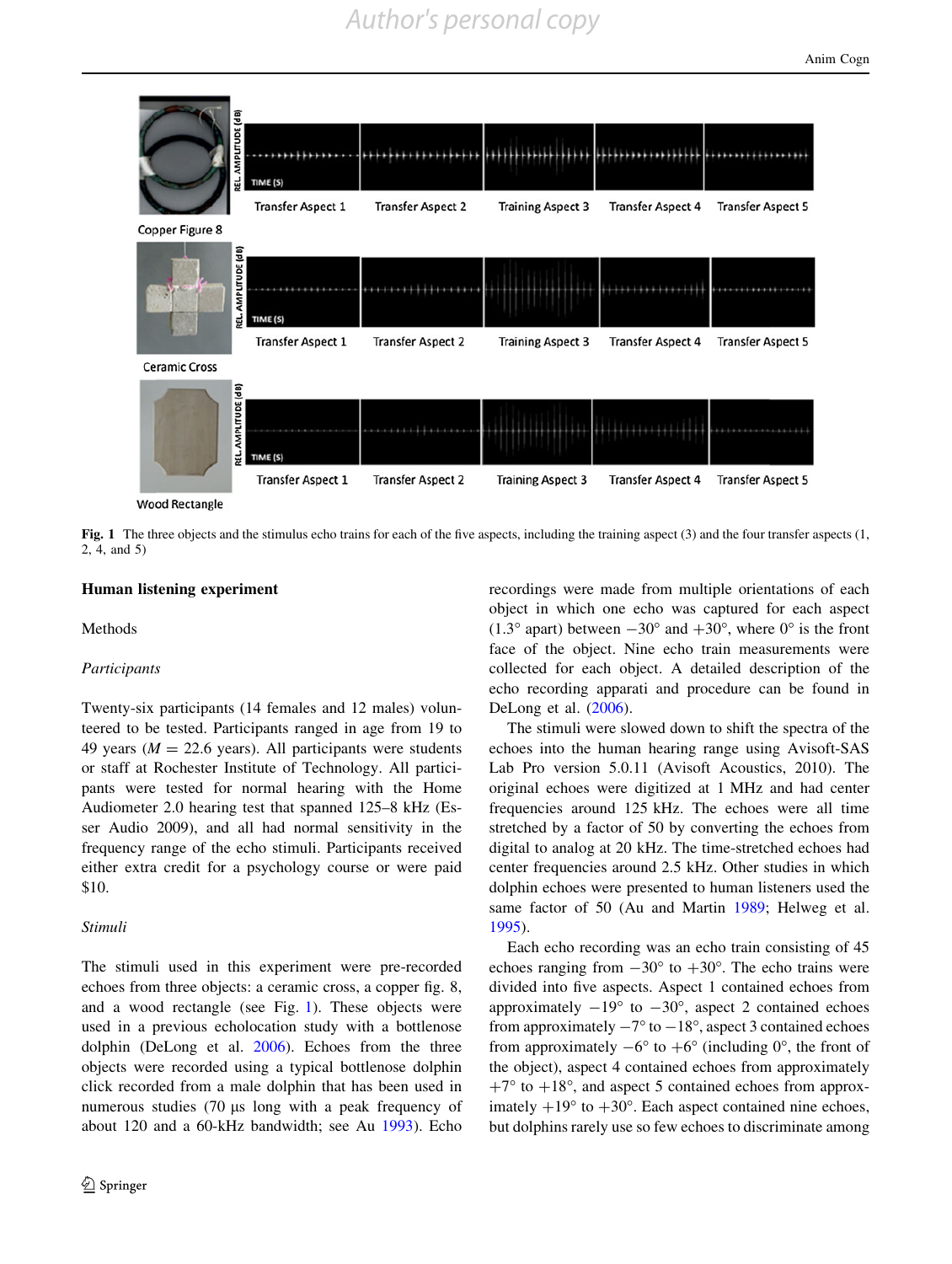objects in a laboratory setting (Au [1993\)](#page-13-0). For example, one dolphin typically used 20–40 echoes to detect a target (Au and Turl [1983\)](#page-13-0). To increase the ecological validity of the task, the echo stimuli were formatted to mimic a dolphin getting multiple ''looks'' at each object so that there was a total of 18 echoes in each sequence of echoes. The first nine echoes correspond to a short left-to-right sweep of the dolphin's head, and the last nine echoes correspond to a short right-to-left sweep of the dolphin's head. Echoes were presented consecutively in each stimulus echo train with no delays introduced between echoes (although individual echoes were audible in the stimuli). The total duration of each stimulus echo train was approximately 1 s. Since there were nine echo recordings for each object, nine exemplars of stimulus echo trains were produced for each of the five object aspects (three objects  $\times$  nine exemplars  $\times$  five  $a$ spects  $= 135$  total echo train stimuli).

# Procedure

The participants were tested with an iMac desktop computer (Apple Inc. 2009) that channeled the echo stimuli via two Bose on-ear headphones (Bose Corp. 2009) to the participant and experimenter (the headphones were not noise canceling). Participants sat with their back to the experimenter and were not able to see the computer screen or the experimenter. The echo stimuli were played using Quicktime version 7.6.6 (Apple Inc. 2010).

Participants were tested individually by a single experimenter in a quiet room. After participants passed the hearing test, they heard a set of instructions and were given a sound vocabulary sheet with terms to describe the echo stimuli. The participants were instructed to use these terms and their definitions and were allowed to reference the sound vocabulary sheet throughout testing. Five terms and their operational definitions were given: ''loudness'' (how loud or quiet the sound is, related to the sound's amplitude or intensity), ''pitch'' (how high or low the sound is, related to the sound's frequency). ''Length'' (how long each echo is in duration), "timbre/sound quality" (the property in musical tones that makes it possible to distinguish one instrument from another when the pitch and loudness of the tones are the same), and ''pattern of change in echoes across the echo train'' (the change in the echoes within the echo train may form a different pattern for different objects). This ensured that all participants had the same set of descriptive tools to describe differences between echo stimuli in the interviews that followed each training and test session. Participants were told they could also use other terms that were not listed on the vocabulary sheet.

Participants were then played three pure tone sounds with the same pitch and timbre demonstrating a loudness difference (the tones rose in volume), two pure tone sounds demonstrating a difference in pitch (880 vs. 220 Hz tone played at the same volume by a piano), three tones demonstrating a differences in timbre (middle C played by a French horn, trumpet, and soprano sax at the same volume). Participants viewed photographs of the ceramic cross  $(6.3 \text{ cm} \times 8.1 \text{ cm})$ , copper fig. 8 (7 cm x 8.2 cm), and wood rectangle (6.7 cm x 8.2 cm) throughout the study. All participants listened to the echo stimuli at the same overall volume, with the exception of one participant who preferred to listen to all the echoes at two-thirds volume (for all participants, the original amplitude relations between echoes in an echo train and between objects were retained).

First, participants received three training sessions. In each training trial, the experimenter played a stimulus echo train, the participant gave a verbal response (the name of the object), and the experimenter provided feedback (correct/incorrect). If the participant was correct, she/he would move onto the next trial. If the participant was incorrect, she/he was allowed to give a second answer and would again receive feedback (correct, on incorrect and the correct choice). In each trial, the participant was allowed to listen to the stimulus echo train as many times as they liked before they made their first answer (but they could not hear it again before their second answer). Participants usually requested to hear each stimulus echo train once or twice. The average number of times in a trial the participant requested to hear each stimulus across three training sessions is as follows: copper fig  $8 = 1.03$ , wood rectangle  $= 1.03$ , and cross  $= 1.07$ .

Only aspect 3 for each object was used in the three training sessions. Each training session consisted of four blocks, with nine trials per block (three trials for each of the three objects) for a total of 36 trials per session. Stimulus echo train exemplars 1, 2, and 3 were used in the first two training sessions. The first 18 trials of training session three contained stimulus echo train exemplars 4, 5, and 6 and the last 18 trials contained exemplars 7, 8, and 9. The trial order within each training block was randomized separately for each participant. There was no pause between the trials.

Participants completed two test sessions after the training was complete. Each test session consisted of 36 trials (four blocks with nine trials per block). Each block contained the training aspect (aspect 3) and two transfer aspects: a near aspect (2 or 4) and a far aspect (1 or 5) for each of the three objects (only exemplar 1 was used in the test sessions). Test session 1 contained the following transfer aspects: cross aspects 1 and 2, copper aspects 4 and 5, and wood aspects 1 and 4. Test session 2 contained the following transfer aspects: cross aspects 4 and 5, copper aspects 1 and 2, and wood aspects 2 and 5. Half of the participants were randomly assigned to receive test session 1 first, and the other half received test session 2 first. The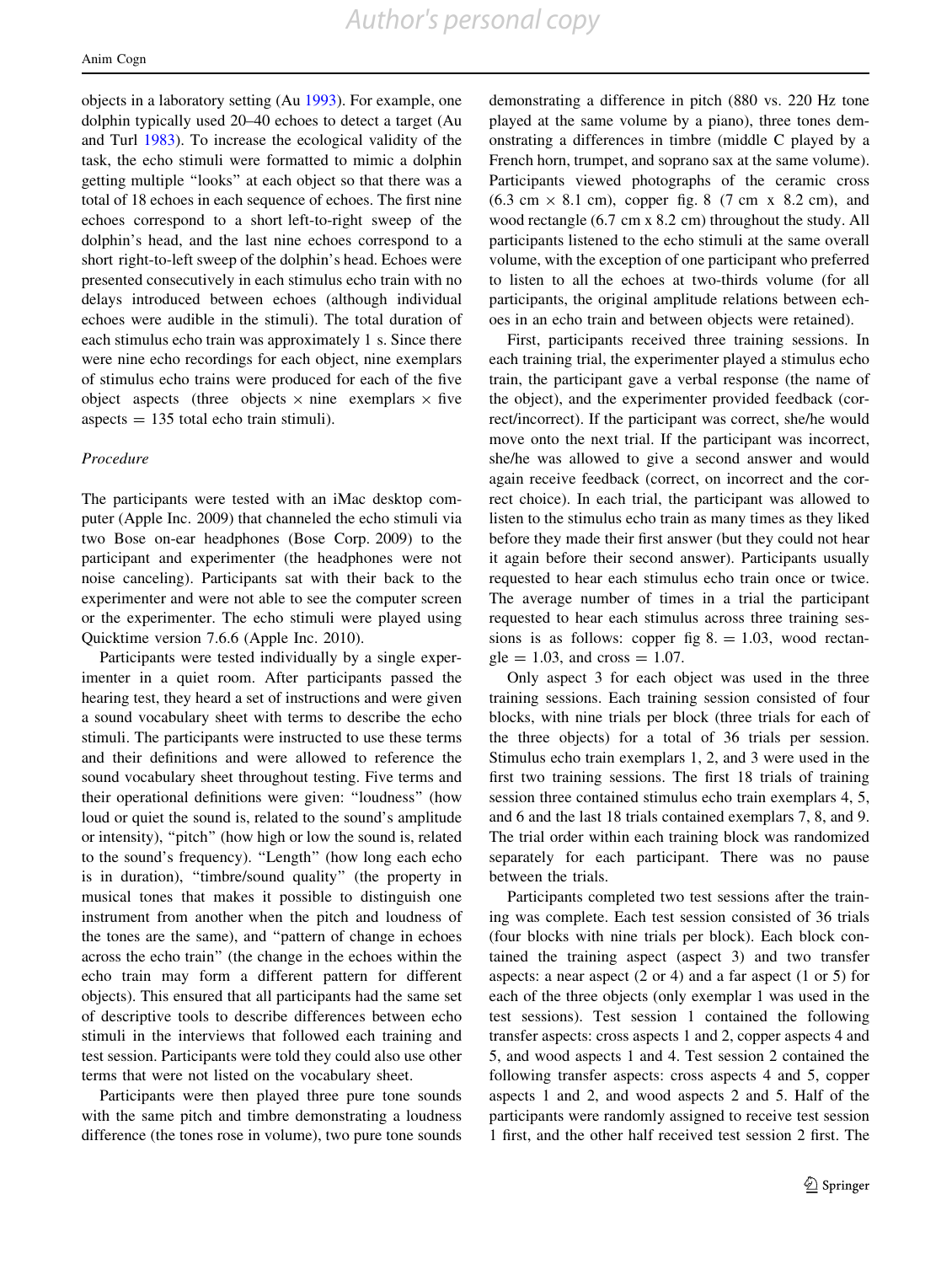

**Block** Fig. 2 Discrimination performance in the training sessions for

humans (a) and artificial neural networks (b). Training session 1 included blocks 1–4, training session 2 included blocks 5–8, and training session 3 included blocks 9–12 (all training trials included only aspect 3). Error bars show standard error. The dotted line shows chance performance (33 %). For the human listeners in (a), performance was significantly above chance  $(p<0.001)$  for all three objects in all blocks with the exception of the ceramic cross in blocks 1, 2, and 3

trial order within each test block was randomized separately for each participant. Participants were provided with feedback in each trial and allowed to select a second answer in the same manner as in the training sessions. Participants could listen to the echo train stimulus more than once before the first answer. The average number of times in a trial the participant requested to hear each stimulus across two test sessions was as follows: copper  $= 1.02$ , wood  $= 1.04$ , and cross  $= 1.05$ .

<span id="page-5-0"></span>Participants completed an interview immediately after each training and testing session. Participants were asked to describe how the auditory features of the echo stimuli (e.g., loudness, pitch, and timbre) differed between the three objects, to report the feature that was most important to them when discriminating among the objects, and to describe whether their performance changed as the session progressed. After participants completed the entire experiment, participants were asked to specify auditory features for each object that helped them identify objects throughout the study. A SONY IC-Recorder ICD-PX720 (2009) was used to record interviews. Each training or test session followed by the interview

| <b>Block</b> | Object        |               |                |  |  |
|--------------|---------------|---------------|----------------|--|--|
|              | Copper fig. 8 | Ceramic cross | Wood rectangle |  |  |
| $\mathbf{1}$ | 4.11          | 0.94          | 4.11           |  |  |
| 2            | 5.25          | 3.39          | 7.46           |  |  |
| 3            | 5.49          | 3.00          | 4.70           |  |  |
| 4            | 7.33          | 4.17          | 10.63          |  |  |
| 5            | 10.03         | 8.18          | 14.00          |  |  |
| 6            | 8.34          | 6.56          | 11.88          |  |  |
| 7            | 10.11         | 6.31          | 17.49          |  |  |
| 8            | 12.58         | 7.65          | 15.81          |  |  |
| 9            | 16.06         | 7.75          | 15.81          |  |  |
| 10           | 21.11         | 11.35         | 17.63          |  |  |
| 11           | 10.63         | 15.51         | 11.51          |  |  |
| 12           | 17.64         | 10.63         | 15.11          |  |  |

Each cell shows the  $t$  value for a  $t$  test that was performed separately for each object in each block using one score for each participant (average performance on the block) and comparing the participants' scores to a value of 0.33. The degrees of freedom equal 25 for each t test and  $p < 0.001$  for each cell except for the ceramic cross in blocks 1, 2, and 3

took approximately 10–15 min. All participants completed the entire experiment in approximately 60–80 min.

#### Results

#### Training sessions

Figure [2](#page-5-0)a shows the discrimination performance in the training sessions. Chance choice accuracy is 33 %, because the participants could choose from among three alternatives. To determine whether the participants' performance was above chance in the training session, a t test was performed separately for each of the three objects in each of the 12 blocks using one score for each participant (average performance on the block) and comparing the participants' scores to a value of 0.33. Since there were 36 t tests performed, a Bonferroni adjustment was made and the alpha level was set at  $p = 0.001$ . The participants' performance was significantly above chance for all objects in all blocks except for the ceramic cross in blocks 1, 2, and 3 (see Table [1\)](#page-5-0). Performance accuracy was 80 % or higher on the last three training blocks for all objects.

## Test sessions

The participants successfully transferred their discrimination to the four novel object aspects. Figure [3a](#page-6-0) shows the discrimination performance in the test sessions for the aspect participants were trained on (3) and the four transfer aspects (1, 2, 4, and 5). To determine whether the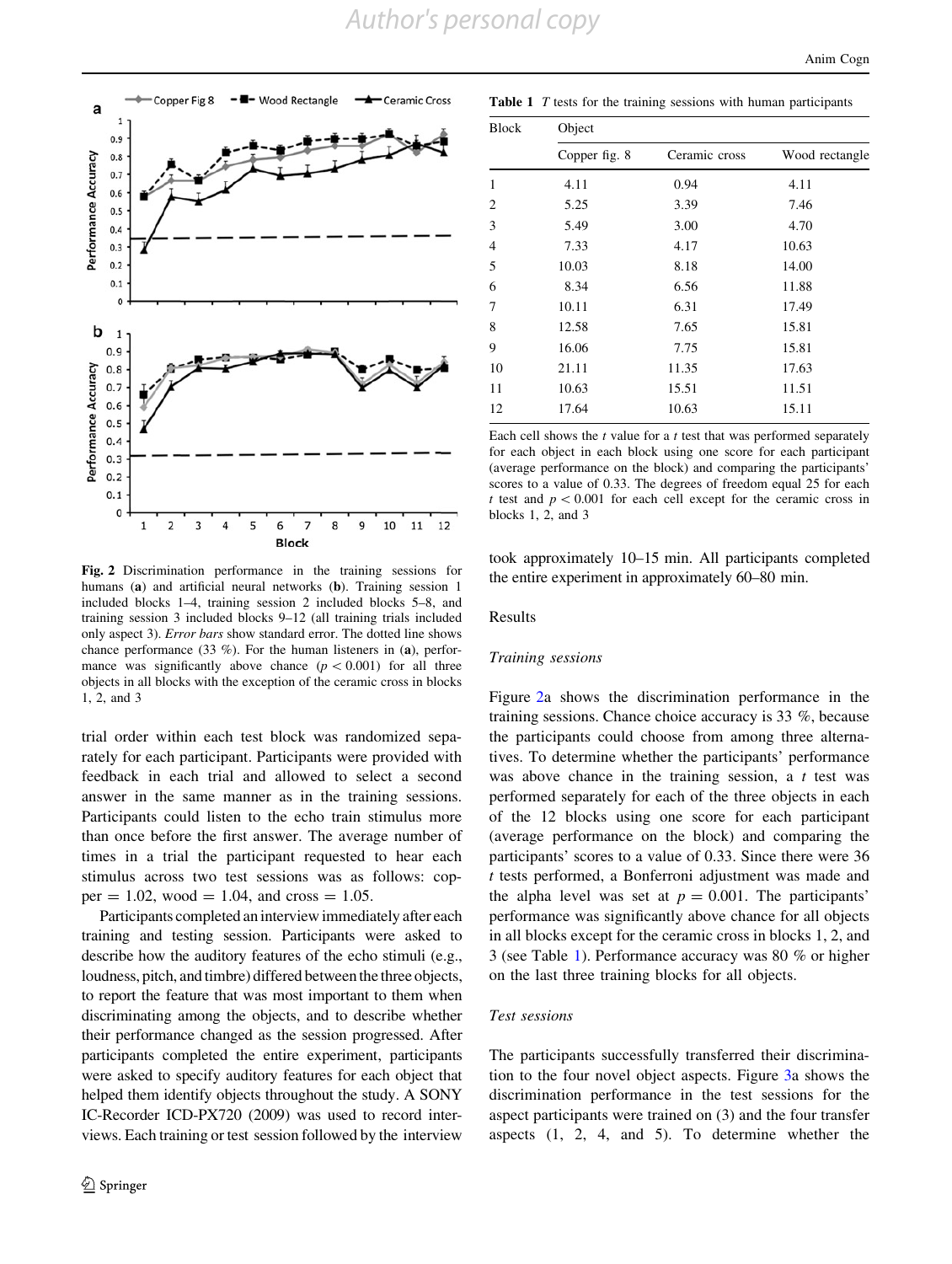

Fig. 3 Discrimination performance in the test sessions for humans (a) and artificial neural networks (b). Aspect 3 was the training aspect, and aspects 1, 2, 4, and 5 were the transfer aspects. Error bars show standard error. The dotted line shows chance performance (33 %). For the human listeners in (a), performance was significantly above chance  $(p < 0.001)$  for all three objects in all five aspects [Cross—Aspect 1,  $t(25) = 6.04$ ; Cross—Aspect 2,  $t(25) = 6.50$ ; Cross—Aspect 3,  $t(25) = 5.82$ ; Cross—Aspect 4  $t(25) = 8.34$ ; Cross—Aspect 5,  $t(25) = 7.57$ ; Copper—Aspect 1,  $t(25) = 8.49$ ; Copper—Aspect 2,  $t(25) = 12.52$ ; Copper—Aspect 3,  $t(25) = 24.28$ ; Copper—Aspect 4,  $t(25) = 27.75$ ; Copper—Aspect 5,  $t(25) = 4.51$ ; Wood—Aspect 1,  $t(25) = 5.95$ ; Wood—Aspect 2,  $t(25) = 12.21$ ; Wood—Aspect 3,  $t(25) = 16.34$ ; Wood—Aspect 4,  $t(25) = 9.01$ ; Wood—Aspect 5,  $t(25) = 9.61$ ]

participants' performance was above chance in the test session, a t test was performed separately for each of the three objects in each of the five aspects using one score for each participant (average performance on the block) and comparing the participants' scores to a value of 0.33. Since there were  $15$  t tests performed, a Bonferroni adjustment was made and the alpha level was set at  $p = 0.01$ . The participants' performance was significantly above chance for all objects in all five aspects (see Fig.  $3$  for t values).

<span id="page-6-0"></span>A 2 (order: order 1 is test session 1 first, order 2 is test session 2 first)  $\times$  2 (test session)  $\times$  3 (object: ceramic cross, copper fig. 8, and wood rectangle)  $\times$  3 (aspect: training aspect, transfer near aspect, and transfer far aspect) analysis of variance (ANOVA) with the last three factors as



Fig. 4 The proportion of errors in each error type shown for all sessions of the human listening experiment. Participants could make three types of errors: confusing the copper figure 8 and wood rectangle, confusing the wood rectangle and ceramic cross, or confusing the copper figure 8 and the ceramic cross. The predominant error type in the test sessions was a wood rectangle–ceramic cross error

repeated measures was conducted on the proportion of correct answers made by the participants. There was a significant effect of object,  $F(2, 48) = 9.42$ ,  $p < 0.001$ , a significant effect of aspect,  $F(2, 48) = 7.99$ ,  $p < 0.01$ , and an interaction between object and aspect,  $F(4, 96) = 5.73$ ,  $p<0.001$ . Post hoc analyses revealed that performance for the copper fig. 8 on the transfer far aspect  $(70\%)$  was significantly worse than on the transfer near aspect (91 %) and the training aspect (91 %). Choice accuracy did not differ significantly between the training aspect, transfer near aspect, and transfer far aspect for the ceramic cross (61, 72, and 71) and the wood rectangle (83, 82, and 72 %; Newman–Keuls tests,  $p < 0.05$ ).

There was also a significant effect of test session,  $F(1, 1)$  $24$ ) = 6.34,  $p < 0.05$ , and a three-way interaction between test session, object, and aspect,  $F(4, 96) = 2.72$ ,  $p < 0.05$ . Post hoc analyses show that performance for the copper fig. 8 on transfer aspect 5 (62 %) was significantly worse than on training aspect 3 (94 %) and transfer aspect 4 (96 %) in session 1. In session 2, there was no significant difference in performance for the copper fig. 8 on training aspect 3 (87 %), transfer aspect 1 (77 %), and transfer aspect 2 (86 %). Choice accuracy did not differ significantly between the training aspect, transfer near aspect, and transfer far aspect for the ceramic cross and the wood rectangle in test session 1 or test session 2 (Newman–Keuls tests,  $p < 0.05$ ).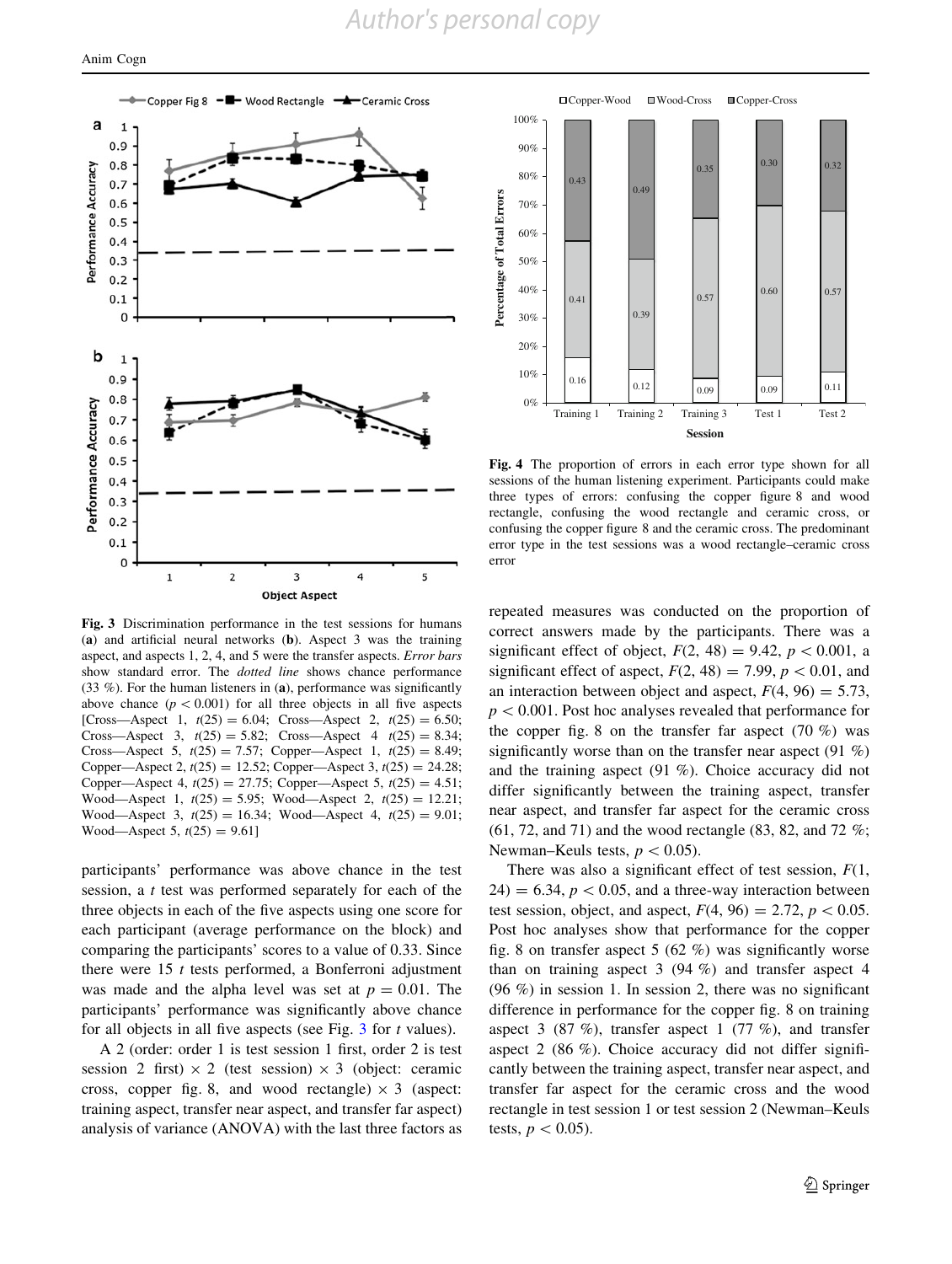# Errors

Figure [4](#page-6-0) shows the types of errors participants made in each session. Errors were divided into three types by pairing the objects: copper figure 8-wood rectangle confusions, wood rectangle-ceramic cross confusions, and copper figure 8-ceramic cross confusions. For example, when participants heard echo stimuli from the copper figure 8 but reported the wood rectangle or vice versa, those errors were classified as copper-wood confusions. The predominant error type in the test sessions was a woodcross confusion. In the training sessions, wood-cross and copper-cross confusions were approximately equal in likelihood. There were very few copper-wood confusions in the experiment.

# Second answers

All the results given above are calculated based on the first answer provided by the participant on each trial. Participants were allowed to select a second answer when their first answer was incorrect in both the training and testing sessions to provide them with further learning experiences. Because there were three objects, once a participant provided a first answer that was incorrect, they had to select one of the two remaining objects for their second answer. When taking into account both the first and second answers, participants' performance was nearly perfect on all but the first training session [training session 1 (89 %), training session 2 (97 %), training session 3 (99 %), test session 1 (96 %), and test session 2 (97 %)].

# Reported auditory features

<span id="page-7-0"></span>Table [2](#page-7-0) shows the auditory features reported by human listeners after each session was completed. The participants reported using between one and five features to discriminate among the objects in the sessions. Participants reported using more features in the test sessions  $(M = 3.83)$  compared to the training sessions  $(M = 3.21)$ . The features reported most often in the training sessions was pitch and timbre, whereas in the test session the features reported most often were pitch, timbre, and loudness. A majority of the participants (60 %) reported pitch to be the most important feature in the training session (e.g., some participants reported ranking the objects in terms of pitch; they said copper had the highest pitch, ceramic was intermediate, and wood had the lowest pitch). There was no consensus on the most important feature in the test sessions; pitch  $(36 \%)$ , timbre  $(33 \%)$ , loudness  $(19 \%)$ , and pattern (8 %) were all reported by some participants. The majority of participants (88 %) reported the echo stimuli from the novel aspects sounded different than the training

Table 2 Echoic cues reported by human participants during the interview phase after each session

| Echoic cues                     | Training sessions |      |      | Test sessions |      |
|---------------------------------|-------------------|------|------|---------------|------|
|                                 |                   | 2    | 3    |               | 2    |
| Loudness                        | 12                | 13   | 14   | 23            | 25   |
| Pitch                           | 26                | 26   | 25   | 25            | 25   |
| Length                          | 8                 | 8    | 10   | 13            | 10   |
| Timbre                          | 20                | 20   | 24   | 23            | 23   |
| Pattern of change in echo train | 14                | 12   | 14   | 15            | 16   |
| Average number of cues reported | 3.12              | 3.12 | 3.38 | 3.81          | 3.85 |

Each cell contains the number of participants  $(N = 26)$  who reported using each cue for each session. Participants could report multiple cues for each session

Table 3 Echoic cues reported by human participants during the endof-the-study interview

| Echoic cues                     | Object |        |       |  |
|---------------------------------|--------|--------|-------|--|
|                                 | Cross  | Copper | Wood  |  |
| Loudness                        | 9      | 9      | 15    |  |
| Pitch                           | 20     | 19     | 20    |  |
| Length                          | 4      | 1      | 5     |  |
| Timbre                          | 14     | 15     | 15    |  |
| Pattern of change in echo train | 7      | 7      | 8     |  |
| Average number of cues reported | 2.08   | 1.96   | 2.42. |  |

Each cell contains the number of participants  $(N = 26)$  who reported using each cue for each object after all sessions was completed. Participants could report multiple cues for each object

aspect and many noted using a different strategy in the testing sessions as compared to the training sessions. Many participants reported using more auditory features (e.g., the addition of pattern and loudness) in the test sessions than in the training sessions (e.g., pitch and timbre).

Table [3](#page-7-0) shows the echoic cues reported by human listeners during the end-of-the-study interview. The participants reported using multiple features to identify each object in the study ( $M = 2.15$ ). A majority of participants reported using pitch (76 %) and timbre (56 %) for all objects, but loudness was reported by 58 % of the participants to identify the wood rectangle (e.g., several participants said copper was the loudest, ceramic cross was intermediate, and wood was the quietest).

# Discussion

The participants were able to learn to discriminate among the three objects using echoes from aspect three, and they successfully generalized that discrimination to four novel transfer aspects. In the test sessions, their performance on the training aspect was not significantly different than their performance on the transfer aspects (except with copper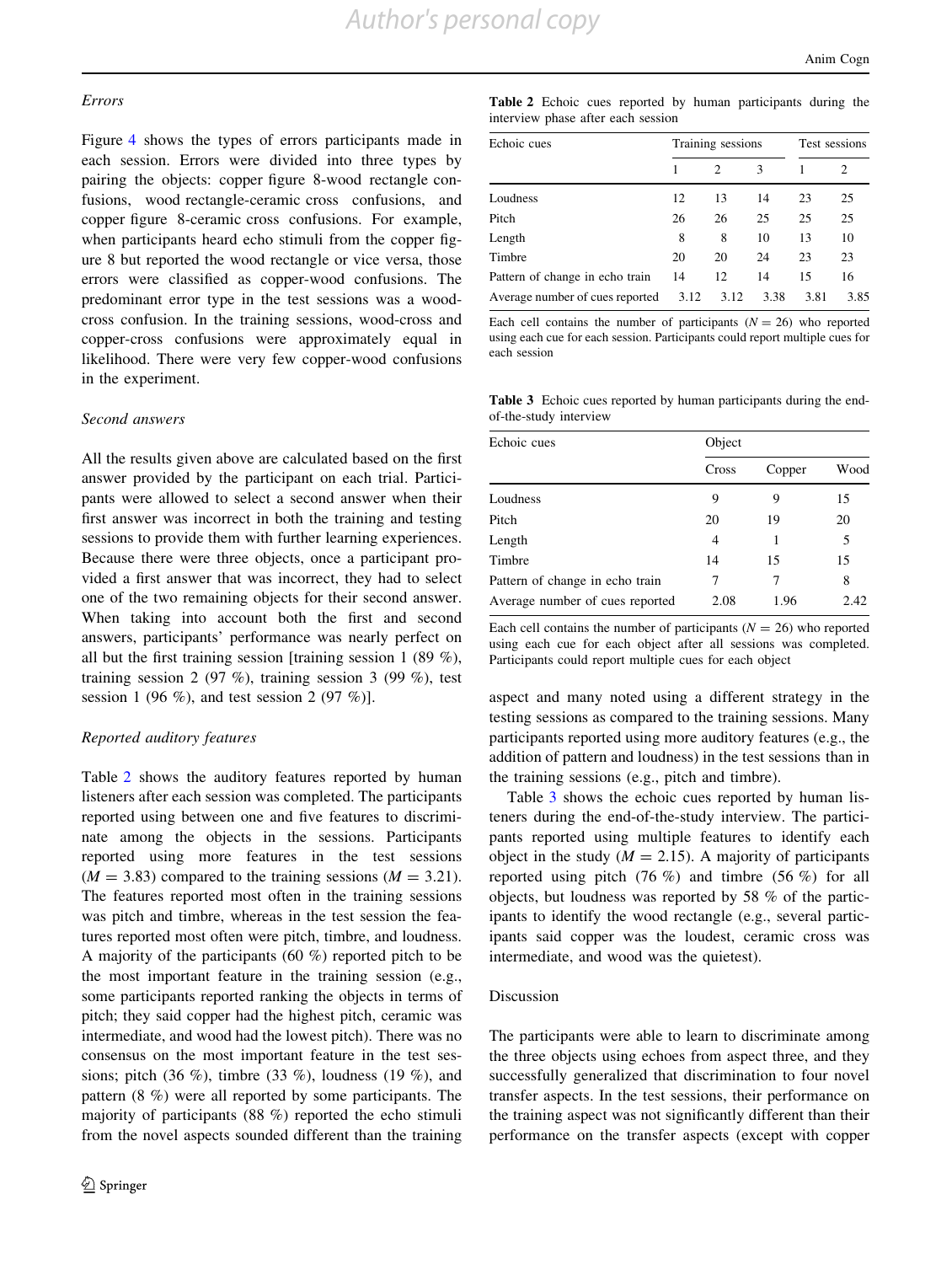aspect 5). Their performance on the transfer aspects does not look like a generalization gradient in which performance on the transfer aspects near to the training aspect exceeds performance on transfer aspects far from the training aspect (c.f. visual object discrimination by pigeons; Kirkpatrick [2001](#page-14-0)). This may be because the "far" aspects are only  $13^{\circ} - 24^{\circ}$  away from the training aspect. A steeper generalization gradient would be expected if the transfer far aspects were  $90^{\circ}$  or  $180^{\circ}$  away from the training aspect.

The auditory features reported by participants suggest that they used some combination of amplitude and frequency over the course of echo trains to identify objects. However, whether these reported features are actually sufficient for identifying objects or how these features might be used to identify objects remains unclear. The acoustic features that identify an object might vary across objects or across aspects, such that amplitude cues are useful for identifying a particular object at a particular aspect, but not other objects at that same aspect. Similarly, participants that reported using patterns of frequency and amplitude over time could have been using those patterns for some echoes, but not for others. They might also have been assessing variations in frequency and amplitude over the course of the entire echo train or for only portions of the train. To more closely evaluate the acoustic information relevant for object identification within echo trains, we trained artificial neural networks (ANNs) to classify objects based on their echoes and then examined how the networks accomplished this task.

# Neural network modeling

# Methods

## Network architecture

<span id="page-8-0"></span>The ANNs used were multilayer perceptrons with a layer of 40 input units, a layer of 30 hidden units, and a layer of 3 output units (Fig. [5](#page-8-0)). Most input units reflected individual echoes within trains (18 echoes) and features extracted from those echoes (peak frequency and amplitude). Four additional units corresponded to summary features (outlined below). The appropriate number of hidden units was determined by pilot testing. No attempt was made to optimize or minimize network performance with different architectures. Several networks were piloted and the architecture that best matched human performance was used in the reported simulations. Output units corresponded to object categories. Each hidden unit's net input from connections with the input layer was converted to an activation level using a sigmoid activation function. In Fig. [5](#page-8-0), the dotted line within hidden units shows the point



Fig. 5 A depiction of the network architecture used in simulation 2. Each input layer unit was associated with a feature extracted from echo trains. Input units had weighted connections to each hidden unit, and each hidden unit had a weighted connection with each output unit. Hidden units transformed the sum of the weighted input, plus a bias parameter, to an activity value with a sigmoid activation function. Output units operated similarly, except that they employed linear activation functions

at which the sum of the weighted input was converted to an activity level of zero. In the output layer, weighted inputs from the hidden units were converted to an activation level using a linear activation function. Twenty networks initialized with random weights were trained using a standard backpropagation learning algorithm (Rumelhart et al. [1986](#page-14-0)) with a learning rate of 0.05. All simulations were implemented using the Neural Network Toolbox running in MATLAB (R2010a).

#### Echo representations

Each echo recording was automatically analyzed using a customized MATLAB (R2010b) script to extract measurements of amplitude and frequency from echoes. Eighteen separate amplitude and peak frequency values were measured from each echo train (i.e., there was a peak frequency and amplitude measure for each echo). Additionally, these measures were used to compute means and standard deviations of amplitude and frequency across all echoes within a train. These measures were combined into a vector, normalized to fall between  $\pm 1$ , and then used as inputs for the ANNs.

#### Presentation of stimuli to networks

Artificial neural networks were given the same number of training blocks, test blocks, and stimuli as participants in the human listening experiment. The number of trials per block was increased from 9 to 48, because pilot studies revealed that ANNs required more training to reach comparable performance. Noise consisting of randomly generated values from a uniform distribution between  $\pm 0.2$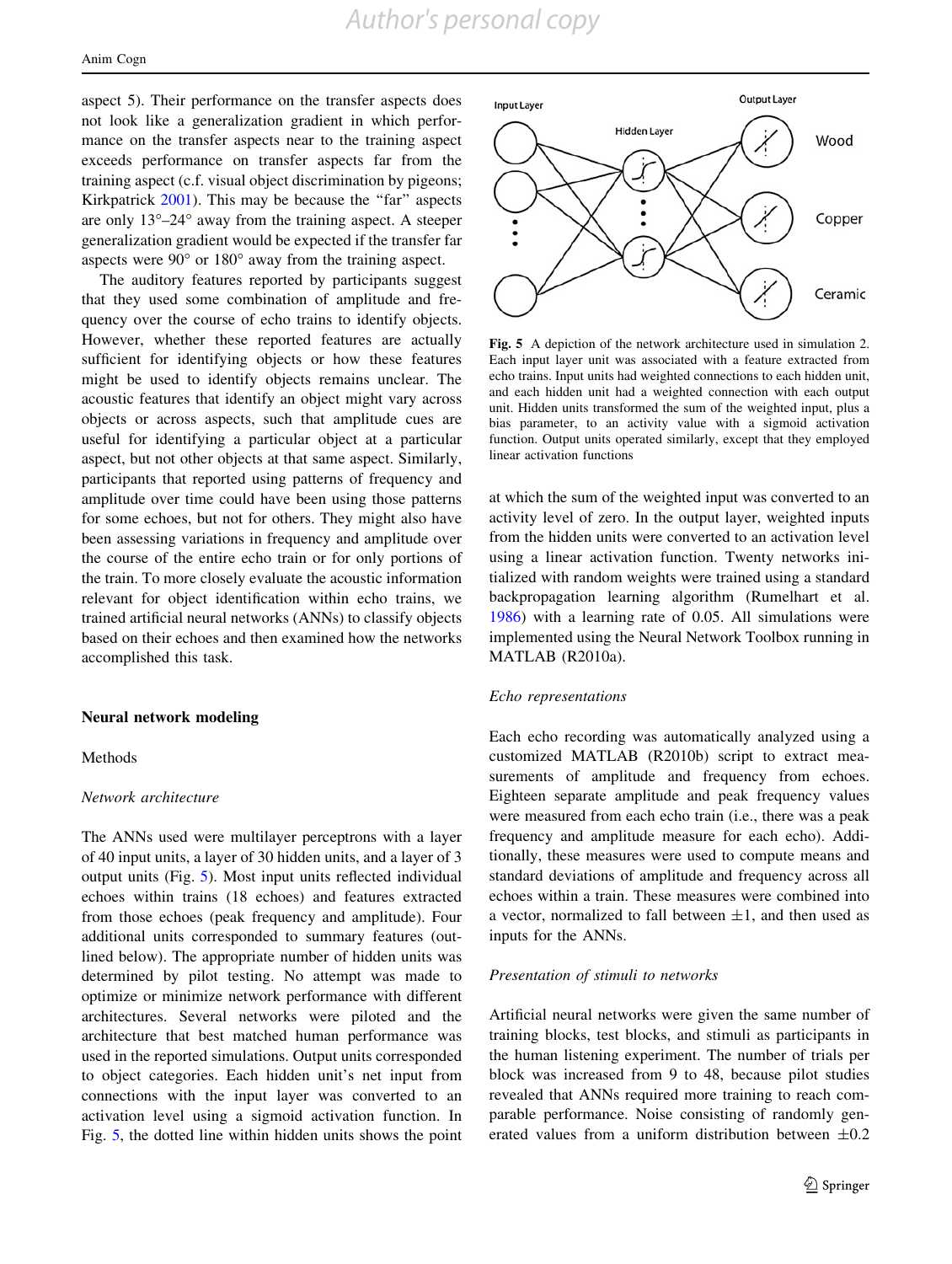was added to inputs before presentation to ANNs on each trial. This was necessary for ANNs to show variations in performance similar to those observed in humans. As with humans, networks were given feedback on all trials; weights were updated when the response generated in the output units differed from the target response. Target responses for each echo train were always set at one for the output unit associated with the object that generated the echoes and at zero for the remaining two output units. The output unit with the highest activity was considered to be the object identity endorsed by a network on a given trial. The percent of correct identifications during each block was used as a measure of performance accuracy.

#### Analyzing network and echo train structure

The absolute value of a weighted connection between an input unit and a hidden unit within the ANNs indicates how dependent hidden unit activity is on a particular input feature. Values close to zero indicate that hidden units are little affected by differences in the value of an input feature, whereas absolute values above zero indicate that the activation of hidden units is more strongly modulated by changes to that feature. The mean absolute values of weights between input features and hidden units were analyzed to determine which of the 40 acoustic features most strongly determined how echoes were classified.

In the human listening experiment, participants reported using frequency and loudness cues, but we do not know from those interviews whether these cues varied in importance at different points in the echo trains. To get a sense of how different parts of the echo train and the features that described entire echo trains were weighted, mean absolute weight values were also calculated for the beginning, middle, and end of the train. To further evaluate the relative importance of frequency versus amplitude cues, as well as possible shifts in their usefulness across training sessions, we calculated the difference in frequency and amplitude weights after training and after testing.

The ANNs created internal representations of echo trains via their hidden units in order to identify objects. It was the weights on these representations that ultimately determined the output values for any given echo train. Analyses of input weights only reveal the relative importance of input values. They do not reveal how ANNs use inputs to identify each object. To explore this issue, the most heavily weighted hidden units for each output unit from a single representative network were examined.

The ability of humans or ANNs to distinguish and categorize echo trains depends on the similarities between trains. To get a better sense of how frequency and amplitude features varied between echo trains recorded from different objects, we analyzed ANN inputs using a selforganizing map (SOM). The SOM learned to spatially organize echoes based on feature similarity, making it possible to visualize differences between echo trains varying along several dimensions (for further details, see Kohonen [2001](#page-14-0)). SOMs cluster inputs without information about object identity, providing a way to show how echoes from different objects differ acoustically. A  $3 \times 3$  SOM was implemented, allowing echoes to be sorted in terms of their similarity to nine prototypes automatically constructed from all echo trains.

# Results

#### Training sessions

Figure [2](#page-5-0)b shows the accuracy for the ANNs in the training sessions. As with human participants, the ANNs learned to identify the ceramic cross more slowly than the other two objects. Networks showed larger decreases in performance accuracy during the blocks where new echo exemplars were introduced than did humans  $(>=80\%$  in blocks 9 and 11). Nevertheless, on the last block of network training, performance accuracy was 80 % or higher for all objects.

# Test sessions

The ANNs successfully transferred their discrimination to the four novel object aspects. Figure [3](#page-6-0)b shows the discrimination performance in the test sessions for the aspect ANNs were trained on (3) and the four transfer aspects (1, 2, 4, and 5). ANN performance matched human performance in that the networks successfully identified all three objects at all five aspects. However, the simulations did not replicate the finding from the human listening experiment that performance on aspect 5 for the copper figure 8 was worse than aspects 3 and 4.

#### Errors

As in the human listening experiment, errors were divided into three types by pairing the objects: copper-wood confusions, wood-cross confusions, and copper-cross confusions. The mean percentages of confusions were: wood-cross  $= 35 \%$ , copper-cross  $= 35 \%$ , wood-copper  $= 30\%$ . Each confusion type contributed to total error similarly across blocks of training and test. The ANNs therefore replicated the finding from the human listening experiment that wood-copper confusions occurred less than wood-cross and copper-cross confusions. However, the percentage of wood-copper confusions made by ANNs was not as low as in the human listening experiment.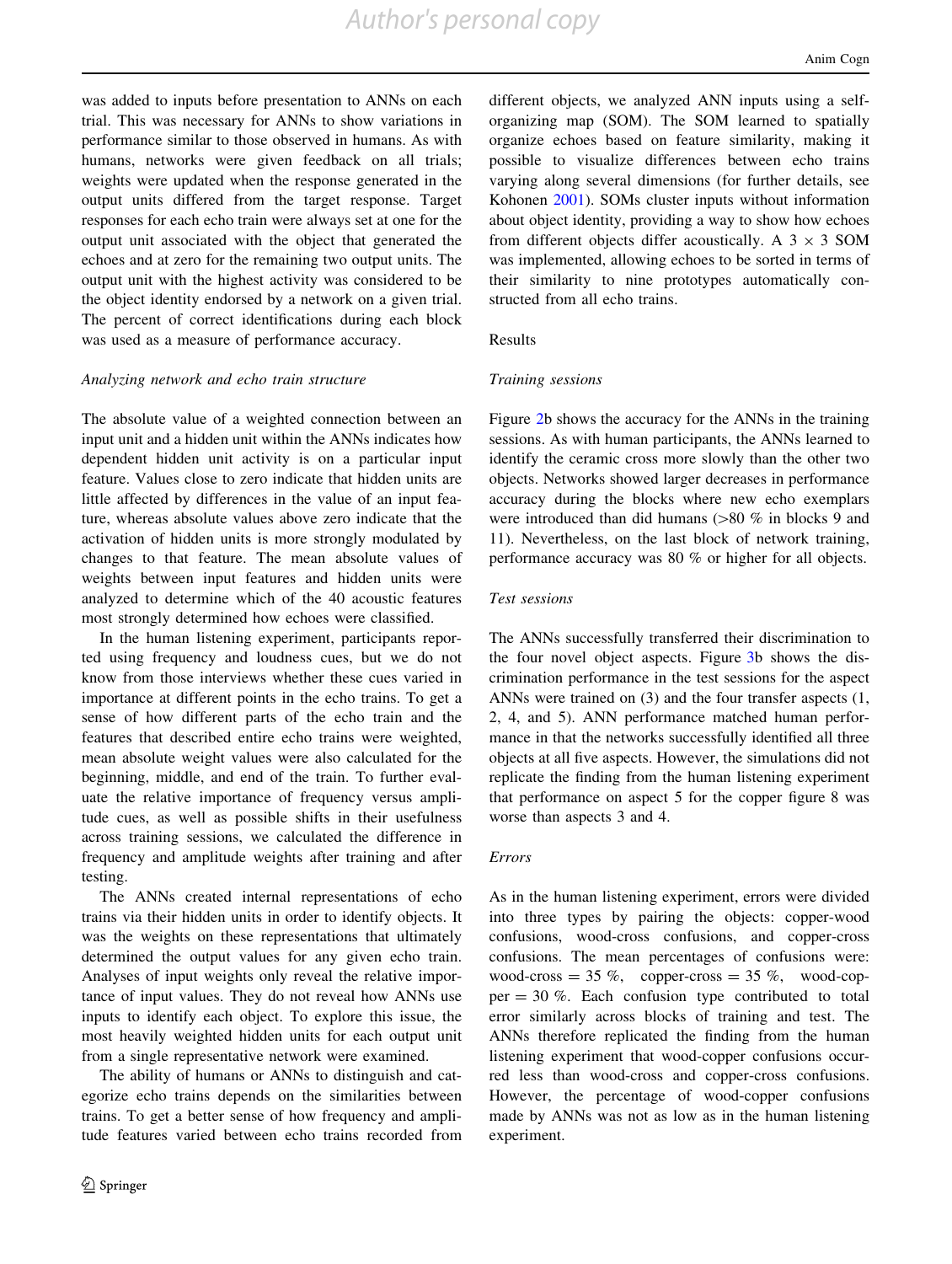

Fig. 6 Analysis of the relative value of weights between input units and hidden layer units. Relative weights are shown for each third of the echo train along with mean and standard deviation features derived from the entire echo train

## Auditory features

Figure [6](#page-10-0) shows the relative importance given to auditory features. Amplitude features were weighted similarly throughout echo trains. Peak frequency information from echoes, however, was weighted higher for the later portions of echo trains. Figure [6](#page-10-0) shows that weights for the frequency of echoes 7–18 are higher than for echoes 1–6. The figure also shows that mean peak frequency was weighted more heavily than mean amplitude and that variation in frequency was weighted more heavily than variation in amplitude. Weighing of cues by networks was consistent with the cues reported by humans (i.e., more humans reported using frequency than amplitude; see Tables [2](#page-7-0) and [3](#page-7-0)). However, difference scores (frequency lweightamplitude |weight|) for individual echoes showed that whether ANNs weighted frequency or amplitude more heavily was dependent on the echo. Comparisons of cue weighting before and after testing showed that the ANNs learned to weight amplitude features more heavily during testing than was the case in training.

## Hidden unit patterns

<span id="page-10-0"></span>Table [4](#page-11-0) lists the most positively and most negatively weighted connections for each output unit. The connections that maximally activated or maximally inhibited output units overlapped across objects. For example, the hidden unit that most strongly activated the output unit corresponding to the wooden object, simultaneously strongly inhibited the output unit corresponding to the copper object (designated Wood  $+$ /Copper). This particular hidden unit responded to inputs with high amplitudes, high peak frequencies, and large variations in amplitude. Consequently, the ANN used these features as cues to both reject a train as being from a copper object and to accept the train as coming from a wooden object when the inputs were high. When the inputs were low, the reverse classification occurred. The hidden unit that most strongly inhibited activation of the wooden object unit was sensitive to these same cues, inhibiting this output unit most strongly when an echo train included low amplitude echoes, low peak frequencies, and little variation in amplitude. Other hidden units had similarly symmetric effects on the activation of output units indicating a copper or ceramic object (e.g., strong activation of the ceramic unit coupled with strong inhibition of the copper unit). The copper object output unit was triggered by echo trains with high peak frequencies and highly variable peak frequencies, whereas the ceramic output unit was activated by echo trains with low peak frequencies that varied little across echoes.

## Echo similarity map

Figure [7](#page-11-0) shows results from SOM analyses of echo trains. Each unit within the SOM corresponds to one of the nine prototypical sets of input values identified by the SOM. Pie charts associated with each unit show how many inputs of each object type are associated with each prototype. Some units within the SOM were activated by echoes from only one type of object, showing that the features given to the SOM were sufficient for identifying a subset of objects. For instance, nine echo trains from the wooden object activated one unit at the bottom of the map, and nine echo trains from the ceramic object activated an adjacent unit. Thus, activation of either of these two units identifies the object that was ensonified. Echo trains from the copper figure 8 activated unique units on both the left and right sides of the SOM, effectively identifying that object for at least a subset of echo trains. The three SOM units along the top, however, each responded to echo trains from multiple objects. The overlap in these units suggests that several echo trains have amplitude and frequency properties that are not systematically associated with particular objects.

## Discussion

We trained and tested ANNs using procedures comparable to those used in the human listening experiment. ANNs were able to identify objects from echo trains at levels comparable to human participants and generalize the identification of objects to novel aspects in similar ways. One benefit of ANNs is that the mechanisms that they use to differentiate patterns can be analyzed in detail and can then be used to generate novel hypotheses about the kinds of cues or higher-level features that humans or dolphins use to perform this task.

The way in which ANNs learned to identify objects was in some manners consistent with human self-reports of the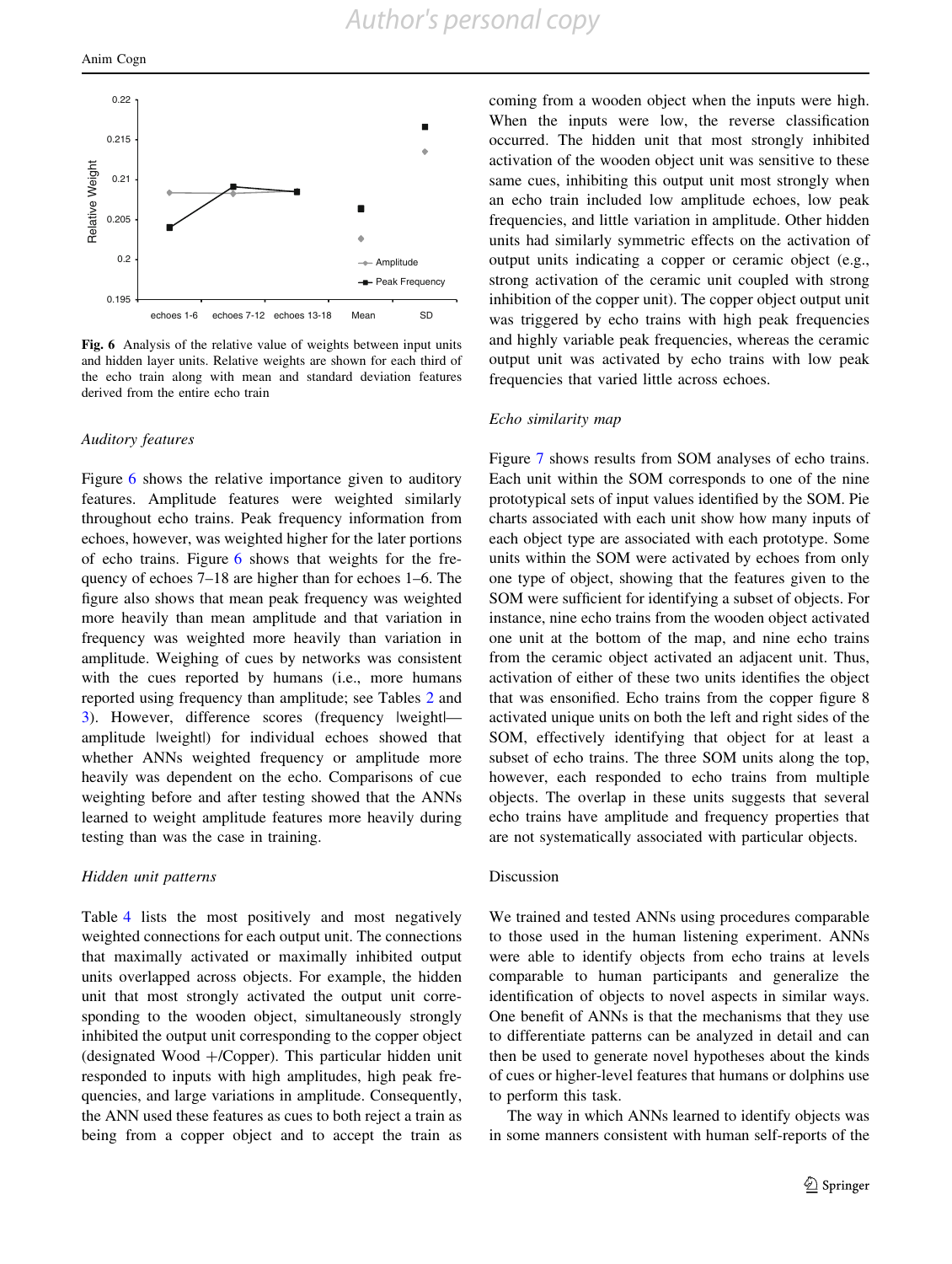Table 4 The most positively and negatively weighted hidden units for each output unit

| Input feature       | Hidden unit     |           |           |            |            |  |
|---------------------|-----------------|-----------|-----------|------------|------------|--|
|                     | $Wood+/copper-$ | Wood-     | $Copper+$ | $Ceramic+$ | $Ceramic-$ |  |
| Mean amplitude      | 0.3838          | $-0.067$  | $-0.1113$ | 0.0391     | $-0.2189$  |  |
| Mean peak frequency | 0.4182          | $-0.427$  | 0.3296    | $-0.2885$  | 0.0419     |  |
| SD amplitude        | 0.3579          | $-0.3635$ | $-0.0594$ | $-0.0752$  | $-0.2555$  |  |
| SD peak frequency   | 0.0706          | 0.1192    | 0.4054    | $-0.2793$  | 0.3501     |  |

Hidden units are labeled with respect to how output units weighed their activities. The object name indicates the hidden unit to output unit connection. Plus and minus symbols indicate whether that connection was positively or negatively weighted. For instance, the wood unit is a unit whose connection to wood was inhibitory (high activities inhibited wood identification). Input features determining hidden unit activations are also shown



Fig. 7 Results from a  $3 \times 3$  SOM grid trained with all echo trains used in the human listening experiment. A depiction of units that represent prototypical echo trains from each object activated in the trained map. Pie chart size represents the number of echoes activating that unit and shading indicates the proportion of those echoes that were from each object

<span id="page-11-0"></span>features they used. For instance, more humans reported using amplitude after testing and the networks similarly weighted amplitude more after testing than after training. Also, more humans reported using frequency than amplitude and networks weighed the mean frequency more than mean amplitude. However, analysis of ANN input weights did not show a bias for making greater use of frequency information over amplitude information for individual echoes. For some echoes, frequency information was more important, but for others, amplitude was more important. The simulations suggest that differentially weighing the importance of features from each echo facilitates object identification and may account for participants' self-reports of using a combination of frequency and amplitude features. Tracking the variations in features across echoes may also be useful for identification as ANNs weighed the standard deviation of frequency and amplitude higher than most other cues. Half to two-thirds of the human listeners reported using the pattern of change over time to identify objects in the experiment.

Self-organizing map analyses showed that frequency, amplitude, and combinations of those features within an echo train can distinguish some objects. However, one feature may not be sufficient to distinguish an object from all other objects. In particular, the SOM grouped some echo trains from different objects as all being similar. Separating these similar echoes may require the extraction of higher-level features involving a combination of frequency and amplitude cues that can only be identified when specific information about object identities is available (e.g., in the form of feedback). It may also be the case that more fine-grained analyses of acoustic properties are necessary to reliably distinguish a subset of echo trains.

Given the structure of the SOM, participants in the human listening experiment may have picked up on the fact that the amplitudes of echoes coming from the wood rectangle and ceramic cross were higher than echoes coming from the copper figure 8 or were varying less in peak frequency across echoes. Distinguishing wood rectangle examples from ceramic cross examples might then have been frequency-dependent, because peak frequency for several echoes and mean peak frequency was higher for the SOM unit that ceramic examples activated. We cannot know for sure whether humans used the same acoustic features that the SOM and ANNs used, but the simulations clearly show that when ANNs differentially weigh acoustic cues in the ways shown in these simulations, then this leads to the levels of performance, generalization profiles, and errors that are observed in humans.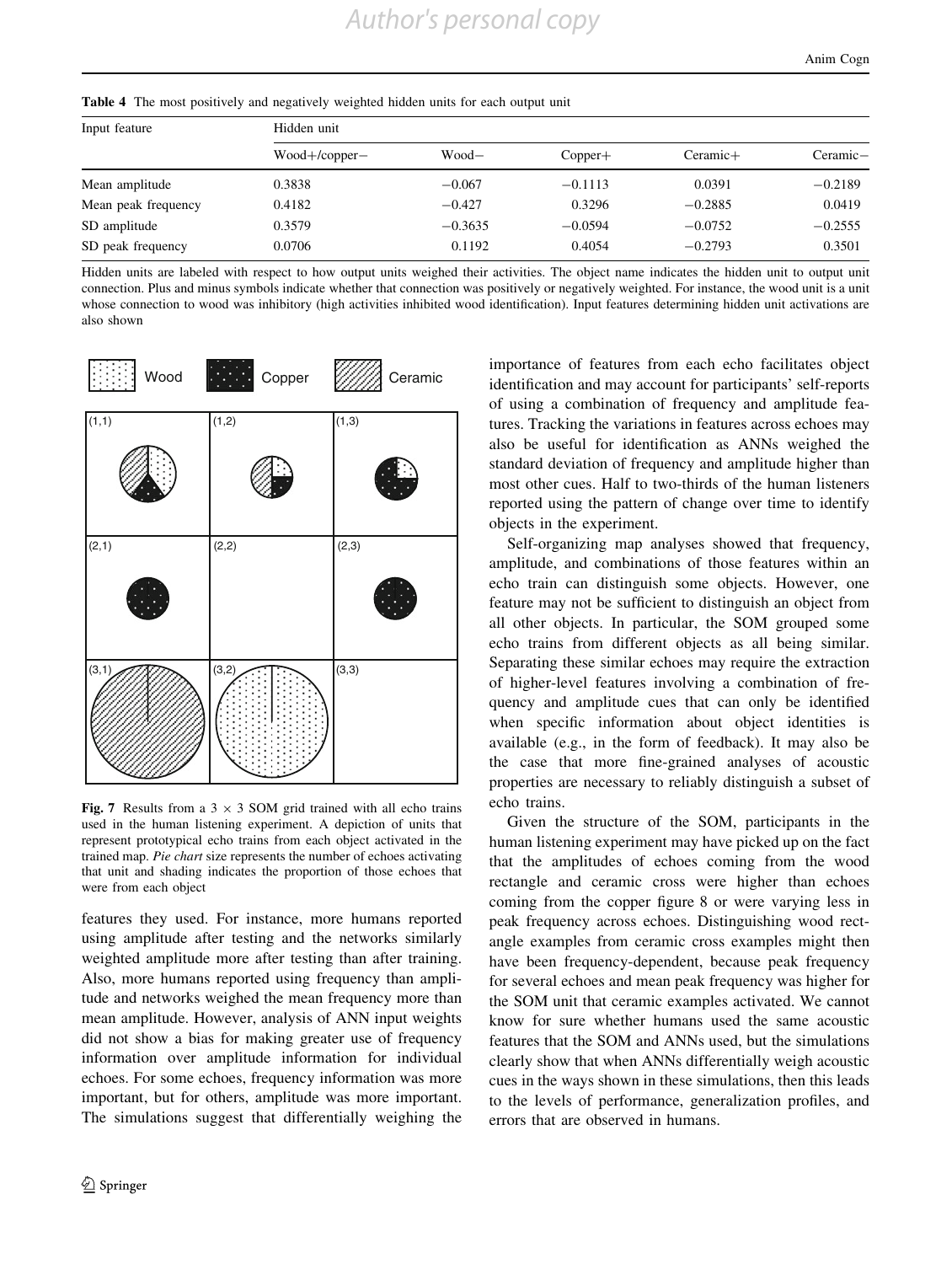# General discussion

Both humans and neural networks were able to learn to identify objects using echo trains from those objects and to recognize the objects based on echoes reflected from novel aspects. These findings provide evidence that representations of acoustic information from these objects can support object constancy. Different theories propose that visual object constancy is achieved through the formation of a single representation based on the distal stimulus (e.g., Marr [1982](#page-14-0)) or the formation of different representations constructed from different views of the object (e.g., Tarr and Pinker [1989](#page-14-0)). These theoretical explanations about the representations underlying object constancy have yet to be thoroughly explored for the auditory modality. The results from the current study with echo stimuli suggest that generalizations to novel aspects can occur without assuming a distal representation of the object.

The objects used in the current study varied in material, shape, and size. In another study, human listeners presented with echoes from objects made from the same material that vary only in shape and size and trained on a limited set of object aspects show poor performance when discriminating between objects at some novel aspects (DeLong et al. [2013\)](#page-14-0). Studies of visual object recognition also show that object characteristics and the specific features of the objects play a role in determining performance on novel aspect angles (e.g., Tarr et al. [1997](#page-14-0)). The finding that human listeners were able to generalize across novel aspects when the objects varied in material in this study, but were not always able to do so when objects did not vary in material (DeLong et al. [2013\)](#page-14-0) matches the performance of dolphins in two previous studies (Au and Turl [1991;](#page-13-0) Nachtigall et al. [1980\)](#page-14-0).

The more interesting predictions of the current study relate to which objects and which aspects are most likely to prove challenging for a dolphin and more specifically which acoustic features may be particularly important for performing such tasks. Self-reports from human participants and detailed analyses of ANN classification mechanisms both suggest that learning to recognize objects from echoes involves using combinations of cues when making a classification decision. Attending to either absolute frequency differences or absolute amplitude differences is not sufficient to correctly classify all echo trains. In some cases, selective attention to acoustic features during segments of an echo train or to variations in amplitude or frequency across echoes will lead to more successful identification. Discovering such idiosyncratic feature patterns likely requires incremental perceptual learning mechanisms. In principle, the kinds of auditory patterns identified by humans, dolphins, and neural networks could differ significantly. However, the fact that humans and

ANNs discovered similar acoustic features when learning to distinguish man-made objects suggests that some features may be intrinsically more useful for making such distinctions. In particular, analyses of hidden unit responses within ANNs indicate that opponent process mechanisms (in which features that distinguish objects lie on opposite ends of a continuum) may be particularly useful in identifying complex objects.

In the current experiment, the relevant dimensions for classification did not correspond to the simple dimensions of frequency, amplitude, or time usually emphasized in auditory analyses, but instead to more complex spaces in which dimensions might correspond to correlated changes in frequency, amplitude, and echo stability. A better understanding of how dolphins organize auditory space (and echoically identify targets) might thus be gained by monitoring the echoes received by freely moving dolphins that are echoically interrogating objects of various types from various angles and then training ANNs to associate trains of echoes from these recordings with objects of particular types. To the extent that ANNs can succeed at this task, they are likely to do so using complex objectrelated dimensions that do a good job of differentiating objects, as was observed in the current study. It seems likely that the neural systems underlying dolphin echolocation would, through either evolution or experience, converge on similarly useful dimensions for differentiating objects.

There were some differences in the performance of ANNs in comparison with humans during both training and transfer tests. Several factors can potentially account for these differences. Human participants came to the task with extensive auditory experience, biases about what sounds are like, and biases about how to interpret them. In contrast, ANNs started from a tabula rasa when learning the identification task. Additionally, the auditory features that humans were presented with differed from the information made available to the neural networks. In particular, ANNs were presented with precise absolute measures of amplitude and individual frequencies that were retained with perfect accuracy, whereas human participants heard physiologically transformed variations in loudness, pitch, and timbre. Unlike the inputs used with ANNs, the auditory features experienced by human participants had a resolution that varied as a function of frequency and amplitude, as well as across trials due to habituation. Some of these differences in acoustic signal processing could potentially be overcome by transforming measured acoustic features in ways that mimic processing in human auditory pathways (Patterson et al. [1995](#page-14-0)). Similarly, the performance of both ANNs and humans could potentially be made more similar to that of echolocating dolphins by transforming signals in ways that account for differences in the temporal and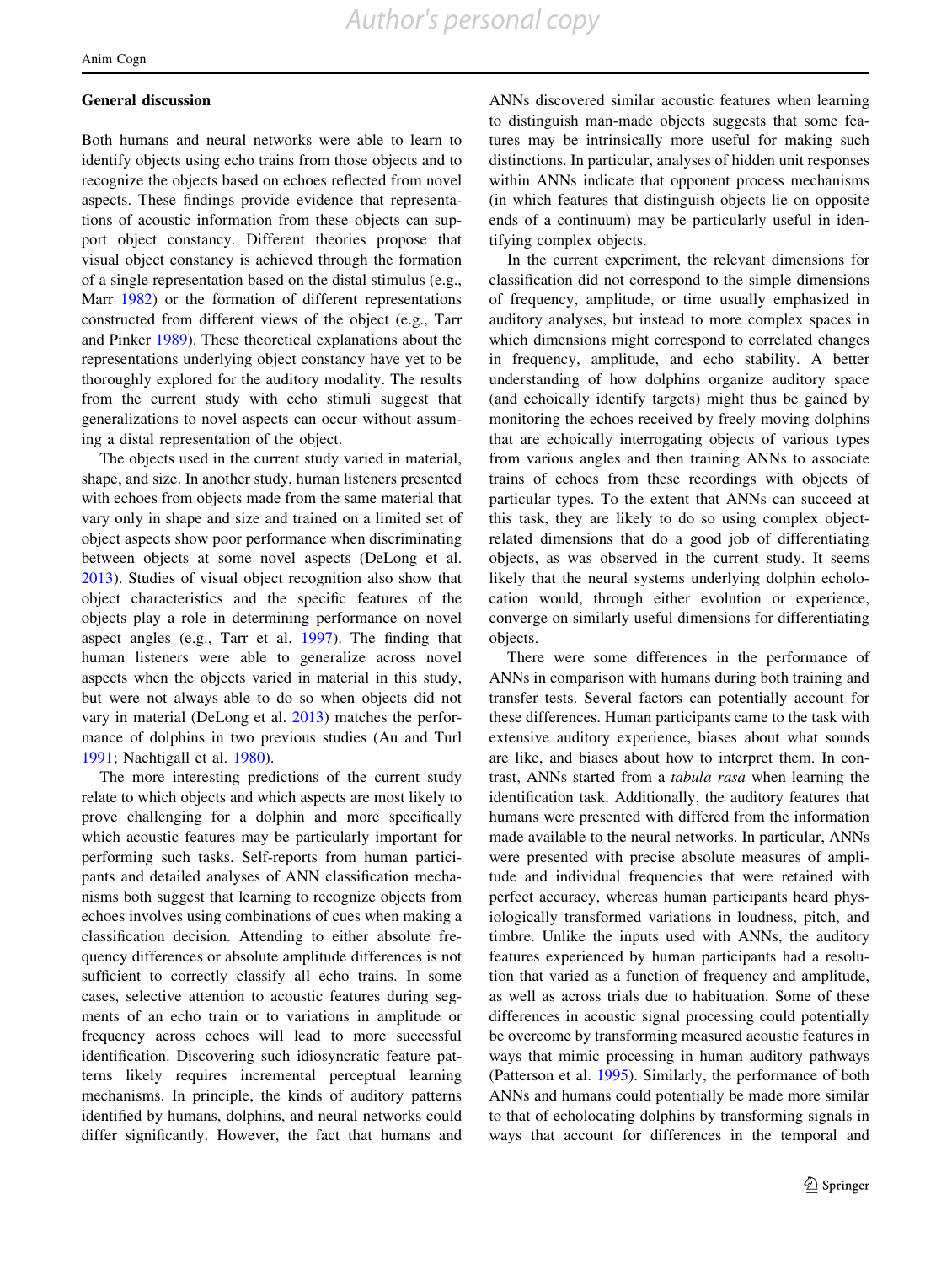spectral resolving capacities available to dolphins (Branstetter et al. 2007). Even if these more sophisticated approaches succeed in homogenizing performance across species and machines, this still leaves open the possibility that a dolphin's auditory perception of objects differs radically from that of humans. After all, no one would suggest that the ANNs in the current study are perceiving echo trains in the same ways as human participants (or at all) despite many similarities in their learning and generalization profiles.

One limitation of the current study is that although both ANNs and human participants acquired at least somewhat aspect-independent auditory representations of objects, it remains unclear what properties of objects made them recognizable across aspects. Ensonified objects varied in shape, size, and material. Certainly, differences in material between objects could potentially generate differences in reflected echoes that would enable them to be distinguished. In this case, one might expect that the same material-generated cues would be available to distinguish objects regardless of aspect (since the material does not change with aspect). However, the SOM analyses revealed that there were no acoustic cues that distinguished all three objects across all aspects. This may be because the reflectivity of different materials can differentially impact echoes depending on an object's shape. For example, a glass sphere will not return the same echoes as a glass disk of equal radius. It seems likely that some combination of material-related cues and shaperelated cues combine to enable identification of objects from multiple aspects.

One way to experimentally assess whether the acoustic features used by humans and ANNs to identify objects from their echoes are also used by dolphins is through phantom echo studies. Phantom echo experiments involve projecting acoustic signals that mimic the echo returns that would have occurred if an object had actually been present. The advantage of this approach is that specific acoustic cues can be selectively filtered from (or added to) the phantom echoes. So, for example, the echo train recorded from a ceramic object might be normalized so that all amplitude information is removed or so that all frequencies are equalized in terms of energy. Furthermore, the acoustic features of some objects can be gradually superimposed on or morphed into echo trains from other objects so that the threshold at which categorical perception switches from one object to another can be identified (as has been done in speech perception studies). A long-term study is just beginning in which echoes from the same three objects used in the current study will be presented to a dolphin subject. The dolphin will be exposed to the same training stimuli and novel test stimuli heard by the human listeners. In subsequent tests, the dolphin may be presented with

modified echoes based on the salient auditory features identified by the human listeners and the ANNs.

Experiments with dolphins and other echolocating species generally require extensive resources and time. Consequently, techniques for identifying key hypotheses that can be tested through such experiments are particularly important. A combination of experimental results from humans, computer simulations, and naturally echolocating species is likely to provide greater understanding of the representational processes underlying echoic identification of objects and can also clarify the extent to which findings from visual object recognition research are applicable to perception in other modalities.

Acknowledgments Portions of this work were presented at the 165th meeting of the Acoustical Society of America in Montreal, Quebec, Canada, June 2013. This project was supported by a grant to CMD from the Rochester Institute of Technology Office of the Vice President for Research, a grant to CMD from the Rochester Institute of Technology College of Liberal Arts, and by NSF Grant #SMA-1041755 to the Temporal Dynamics of Learning Center, an NSF Science of Learning Center. The experiment described here was reviewed by the Rochester Institute of Technology Institutional Review Board and comply with the current laws of the country (USA) in which they were performed.

Conflict of interest The authors declare they have no conflict of interest.

# References

- Au WWL (1993) The sonar of dolphins. Springer, New York
- Au WWL, Martin DW (1989) Insights into dolphin sonar discrimination capabilities from human listening experiments. J Acoust Soc Am 86:1662–1670
- Au WWL, Turl CW (1983) Target detection in reverberation by an echolocating Atlantic bottlenose dolphin (Tursiops truncatus). J Acoust Soc Am 73:1676–1681
- Au WWL, Turl CW (1991) Material composition discrimination of cylinders at different aspect angles by an echolocating dolphin. J Acoust Soc Am 89:2448–2451
- Biederman I, Bar M (1999) One-show viewpoint invariance in matching novel objects. Vis Res 39:2885–2899
- Biederman I, Gerhardstein PC (1993) Recognizing depth-rotated objects: evidence and conditions for three-dimensional viewpoint invariance. J Exp Psychol Hum Percept Perform 19: 1162–1182
- Branstetter BK, Mercado E III, Au WWL (2007) Representing multiple discrimination cues in a computational model of the bottlenose dolphin auditory system. J Acoust Soc Am 122: 2459–2468
- DeLong CM, Au WWL, Lemonds DW, Harley HE, Roitblat HL (2006) Acoustic features of objects matched by an echolocating bottlenose dolphin. J Acoust Soc Am 119:1867–1879
- DeLong CM, Au WWL, Stamper SA (2007a) Echo features used by human listeners to discriminate among objects that vary in material or structure: implications for echolocating dolphins. J Acoust Soc Am 121:605–617
- <span id="page-13-0"></span>DeLong CM, Au WWL, Harley HE, Roitblat HL, Pytka L (2007b) Human listeners provide insights into echo features used by